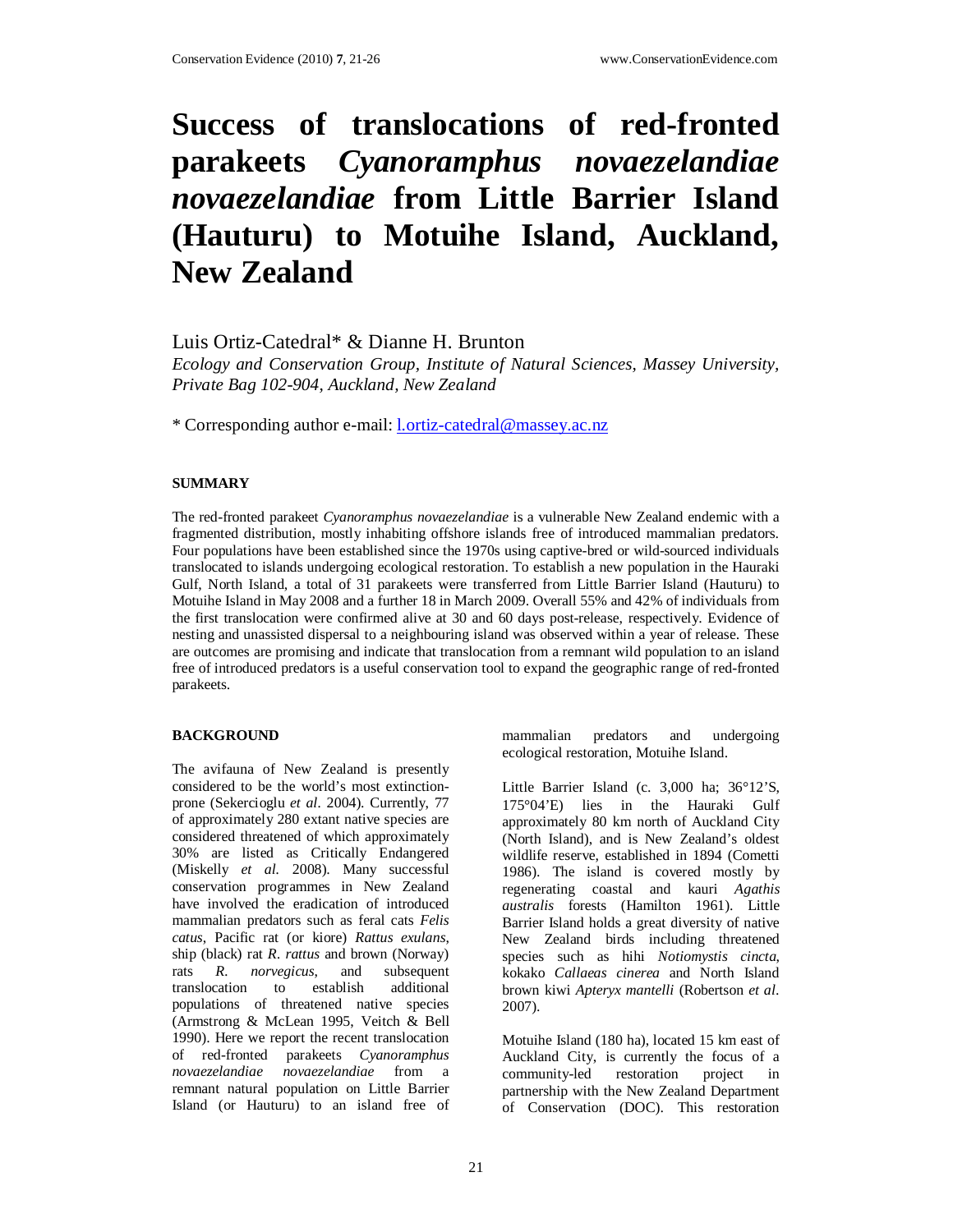involved eradication of four introduced mammal species: brown rat, house mouse *Mus musculus*, feral cat and European rabbit *Oryctolagus cuniculus* (Hawley 2005, Veitch 2002). Also invasive exotic weeds such as barberry *Berberis glaucophylla* and banana passionfruit *Passiflora tripartita* are the target of ongoing vegetation management (Hawley 2005). Revegetation using native plant species has been a major component of the project. The reintroduction of native avifauna is yet another aspect of the restoration of Motuihe and 17 species have been identified as suitable for translocation (Hawley 2005). The first bird species to be translocated to Motuihe was North Island saddleback *Philesturnus rufusater* in 2005 (Parker & Laurence 2008).

The red-fronted parakeet, listed as 'Vulnerable' (www.iucn.org, www.birdlife.org), was identified as a potential species to be translocated to Motuihe Island because of its generalist dietary and nesting requirements, and because of previous successful transfers to other sites (McHalick 1999). Red-fronted parakeets have been successfully translocated to at least four offshore islands subject to rehabilitation since the 1970s (Dawe 1979, Higgins 1999). Historically, the species was widespread throughout New Zealand but it is at present confined to offshore islands (Juniper & Parr 1998, Robertson *et al*. 2007). Red-fronted parakeets make use of diverse nesting sites in regenerating vegetation, grasslands and forest remnants (Ortiz-Catedral & Brunton 2009). Thus, the species is considered suitable for translocation to sites with fragmented native vegetation communities, which is often the case on offshore and mainland islands subject to restoration efforts throughout New Zealand (Saunders & Norton 2001). Invasive species and large-scale habitat modification were also involved in the disappearance of the nominate subspecies *C. n. novaezelandiae* throughout New Zealand (Higgins 1999) and other *Cyanoramphus* taxa in the South Pacific (Taylor 1979, Hicks & Greenwood 1989).

## **ACTION**

In 2006, an initiative to translocate red-fronted parakeets from Little Barrier Island to Motuihe Island was prepared by the Motuihe Island Trust, DOC and the authors. This initiative was consulted and approved by representatives of the local Maori *Iwi* community *Ngati Manuhiri* and *Ngati Wai*. Motuihe was considered an appropriate site for release as it is free of introduced mammals and has suitable habitat for parakeets, including fragments of remnant coastal forest, re-vegetated patches and grassland. The translocation of parakeets to Motuihe was also considered to be beneficial as it was hypothesised by the authors that it would facilitate natural dispersal of parakeets to neighbouring islands undergoing ecological restoration such as Rangitoto, Motutapu and Rakino. The Motuihe Trust raised NZD \$ 28,482 to cover the costs associated with capture, pathogen screening, radio transmitters and transport of the parakeets.

**Capture of parakeets:** We captured parakeets on Little Barrier Island using mist-netting techniques based on previous sampling of the species in New Zealand (Ortiz-Catedral *et al*. 2009a). The capture aimed to reach a target number of 50 individuals (25 males, 25 females). This number was decided after consultation with DOC, *iwi* and the Motuihe Island Trust. Mist-netting took place from 6 to 16 May 2008, approximately two months after the end of the breeding season of the species (Ortiz-Catedral 2006). Parakeets were captured between 06:00-11:00 h and 15:00-18:00 h. Every parakeet was ringed with a single numbered steel ring and one to three coloured plastic bands (according to DOC regulations), and feather, blood and cloacal swab samples were collected for analysis of naturally occurring pathogens (Ortiz-Catedral *et al*. 2009b, Ortiz-Catedral *et al*. 2009c). Sex was determined by measuring the culmen (Sagar 1988). After processing, parakeets were transferred to an aviary built on site, and held in captivity for up to 6 days while additional parakeets were captured.

The aviary measured approximately 3 x 5 x 2 m high. Its interior was densely covered with branches of kanuka *Kunzea ericoides* and fronds of nikau *Rophalostylis sapida* and ponga *Cyathea dealbata*. Also, curtains made of plastic mosquito net (50 cm width x 50-80 cm length) were hung from the ceiling approximately 80 cm apart to provide a soft barrier to prevent flying parakeets from hitting the aviary walls. Clean water and a mix of suitable food (freshly chopped apple *Malus domestica*, green peas *Pisum sativum*, corn *Zea mays*, grapes *Vitis* sp. and millet *Sorghum* sp. sprays) were provided *ad libitum*.

When at least 15 parakeets were captured, the birds were transferred to individual pet-carry boxes (measuring approximately 25 x 35 x 20 cm) lined with kanuka branches. Water, millet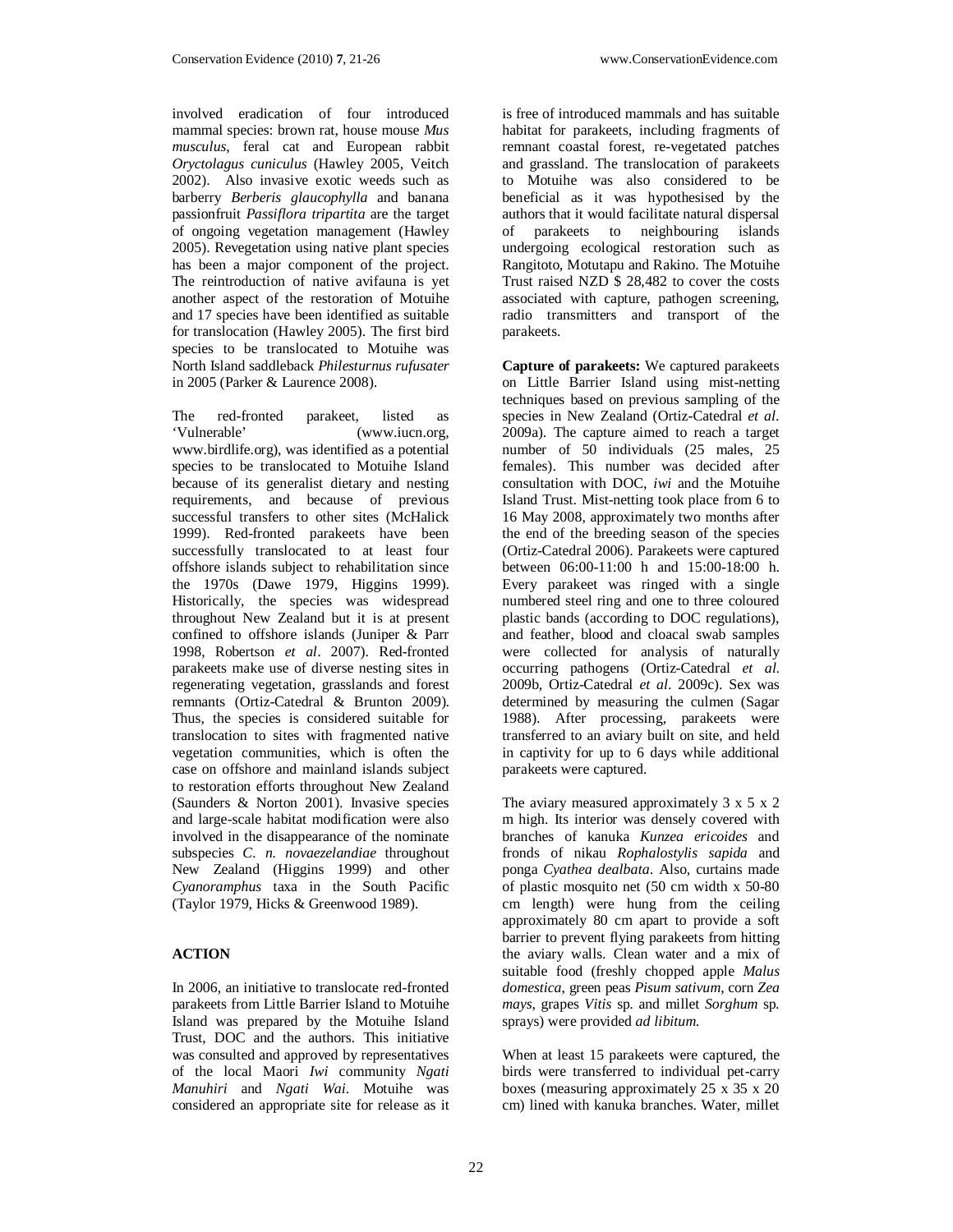and a piece of raw corn were also provided. The boxes were loaded onto a helicopter and flown from Little Barrier to Motuihe (approximately 30 min). On arrival, members of the Motuihe Trust, Ngati Wai and members of the public transferred the boxes to an area of remnant forest where the birds were released.

In March 2009, another field trip to Little Barrier Island was organised to attempt to capture additional parakeets to reach our planned target of 50 individuals. From 3-9 March we captured 19 parakeets (9 males, 10 females) using the same techniques as the previous year; these were transferred in a single helicopter trip to Motuihe. On arrival, one of the females appeared very weak and unable to fly, and it was flown back and released on Little Barrier Island.

**Monitoring:** On the morning of the transfer, a 2 g single-stage transmitter (Holohil Systems Ltd., Ontario, Canada) was mounted on two central tail feathers of 12 individuals. After release, parakeets were radio-tracked once per week for three months, and once every two weeks for another four months. Once located, parakeets were observed from distances of 25- 30 m and their unique band combination recorded. Parakeets were also searched for by walking along the tracks on the island, and also around the coastline at low tide. Searches for potential breeding pairs continued up to five months after release in and around gullies on the island known to contain potential nesting trees, such as pohutukawa *Metrosideros excelsa*, puriri *Vitex lucens* and ti kouka *Cordyline australis*. Identification of breeding pairs and inspection of nest cavities followed methods used in other parakeet populations throughout New Zealand (Ortiz-Catedral & Brunton 2009, Ortiz-Catedral *et al*. 2010).

## **CONSEQUENCES**

**Survival and establishment:** A total of 32 parakeets (16 males, 16 females) were caught and transfered in three helicopter trips on 14 and 17 May 2008 (15, 13 and 4 parakeets/trip, respectively). One female died shortly after arrival on Motuihe. Post-mortem revealed head trauma and concurrent infection of beak and feather disease virus (BFDV) and avian malaria (*Plasmodium relictum*) (Ortiz-Catedral, unpubl.). Seventeen (55%) of the 31 remaining parakeets were observed alive and their band combinations recorded 30 days after release, including 10 of the parakeets with

transmitters. One of the transmitters was located high on a tree and remained in exactly the same position for two months, suggesting it had fallen off the bird and lodged in vegetation. Another transmitter was lost within a week of release but it is unclear if the transmitter failed or if the parakeet flew away from the island. At 60 days after the release, 13 individuals were recorded alive (42%) including 10 with transmitters. It is likely that the survival was higher than recorded given the numerous sightings of parakeets whose band combinations could not be accurately recorded.

One nest was found five months after release (October 2008) in a cavity on a dead branch of a puriri tree. Eight months after release two family groups were recorded: one consisting of three unbanded juveniles and an adult, and another of two adults and a juvenile. Another, 18 individuals were released on Motuihe in March 2009, bringing the total number of translocated parakeets to 49 (25 males, 24 females). This second flock of parakeets was not monitored immediately after release due to limited funds.

**Dispersal to other islands:** Within a year of the first release, sightings of parakeets on adjacent island sites such as Rangitoto and Motutapu Islands were reported. On 29 November 2009, we visited Motutapu (less than 1 km away from Motuihe) and recorded a male released on Motuihe eight months earlier paired with an unbanded adult female and accompanied by three recently fledged juveniles. We also recorded a dead, unbanded adult on Motutapu, but it is unclear if it hatched at this site or if it originated from Motuihe. Conservation volunteers working on Motuihe and Motutapu Islands have reported sightings of banded and unbanded parakeets indicating survival of members of the founder flocks and locally hatched parakeets.

**Costs:** The overall cost per parakeet transferred from Little Barrier Island to Motuihe Island was \$580 NZD (approximately  $\epsilon$  298). The cost included screening for selected pathogens such as *Campylobacter*, *Salmonella*, *Yersinia*, *Plasmodium* and BFDV (see Ortiz-Catedral *et al*., 2009a, 2009d for details). Also, the funds were used to cover the food and accommodation of teams of 14-16 volunteers involved in the capture, processing and care in the aviary of parakeets, as well as transportation to and from Little Barrier Island by boat and helicopter.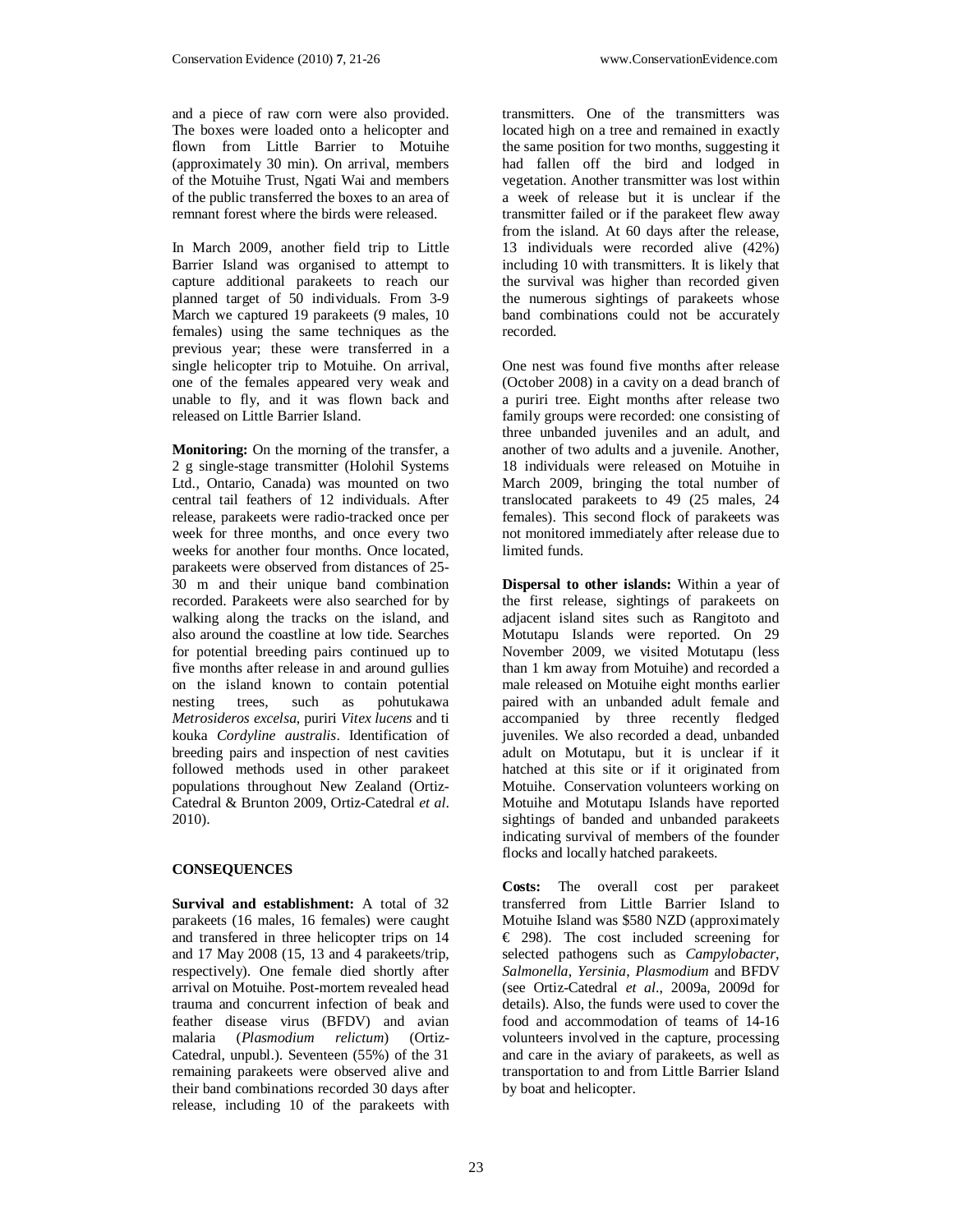**Discussion and conclusions:** Our observations on Motuihe Island show that wild parakeets are able to survive and successfully pair after translocation to a restoring ecosystem free of introduced mammalian predators. It is still unclear what founder number is the minimum required to establish a new population via translocation. Previous translocations of the species have released between 30 and 80 individuals (McHallick 2005), thus our founder flock can be seen as intermediate in terms of numbers of released parakeets. The number of parakeets released on Motuihe appears to have been enough at least for the short-term establishment of an additional population of red-fronted parakeets, and successful breeding has been confirmed.

Experience from another translocated population indicates that the long-term persistence of parakeets on Motuihe is likely. On Tiritiri Matangi Island, 80 captive-bred parakeets were released between 1974 and 1976 (Dawe 1979; Higgins 1999). The Tiritiri Matangi population has persisted for 36 years without management intervention, and recent research indicates periodic breeding (Ortiz-Catedral & Brunton 2008) and local recruitment of juveniles into the breeding population (Ortiz-Catedral 2006). The translocation of wild red-fronted parakeets to Motuihe was an inexpensive exercise considering the benefits obtained, which include an additional population of a vulnerable species, natural dispersal to a nearby restoring site (Motutapu Island), and the opportunity to engage scientists and conservation volunteers in a translocation project with potential for education and scientific research.

The translocations of red-fronted parakeets may also serve as a model for management of closely related threatened parakeets, such as<br>the Norfolk Island green parakeet the Norfolk Island *Cyanoramphus cookii*, a species with a current population of around 160 individuals (Hill 2002).

#### **ACKNOWLEDGEMENTS**

We are thankful for the logistical assistance provided by Shane McInnes and Liz Whitwell from the New Zealand Department of Conservation, which made the translocation of red-fronted parakeets possible. We also thank numerous volunteers from Massey University, The University of Auckland, University of Waikato, University of Exeter, Landcare

Research, Department of Conservation, Motuihe Island Trust and the general public who assisted during the capture, holding and transfer of the birds. Thanks also to T. Hohneck from *Ngati Manuhiri* and C. Whitehira from *Ngati Wai* for assisting with *Iwi* consultation. This research was conducted under full approval of the New Zealand Department of Conservation (permits AK-15300-RES, AK-20666-FAU and AK-22857- FAU) and Massey University Animal Ethics Committee (protocols MUAEC 07/138 and 08/24). The Motuihe Island Trust, Massey<br>University and the Department of Department of Conservation provided funds and assistance in kind to cover the costs of fieldwork and transportation of parakeets. The transfer boxes were kindly donated by Animates pet store, Auckland. This project is part of a PhD by the first author sponsored by the National Council of Science and Technology (CONACYT) and Massey University Vice-Chancellors Doctoral Scholarship.

## **REFERENCES**

Armstrong D.P. & McLean I.G. (1995) New Zealand translocations: theory and practice. *Pacific Conservation Biology,* **2**, 39-54.

Cometti R. (1986) *Little Barrier Island: New Zealand's foremost wildlife sanctuary*. Hodder and Stoughton, Auckland.

Dawe M.R. (1979) *Behaviour and ecology of the red-crowned kakariki (*Cyanoramphus novaezelandiae*) in relation to management*. MSc Thesis, The University of Auckland, Auckland.

Hamilton W.M. (1961) *Little Barrier Island*. Department of Industrial and Scientific Research, Wellington, NZ.

Hawley J. (2005) *Motuihe Restoration Plan*. Department of Conservation, Auckland http://www.motuihe.org.nz/motuihe/imgUploa d/Restoration/Motuihe%20Restoration%20Pla n%20Final%20February%202005.pdf

Hicks H. & Greenwood D. (1989) Rescuing Norfolk Island's Parrot. *Birds International* **1**, 34-47.

Higgins P.J. (1999) *Handbook of Australian, New Zealand and Antarctic birds*. Oxford University Press, Melbourne, Australia.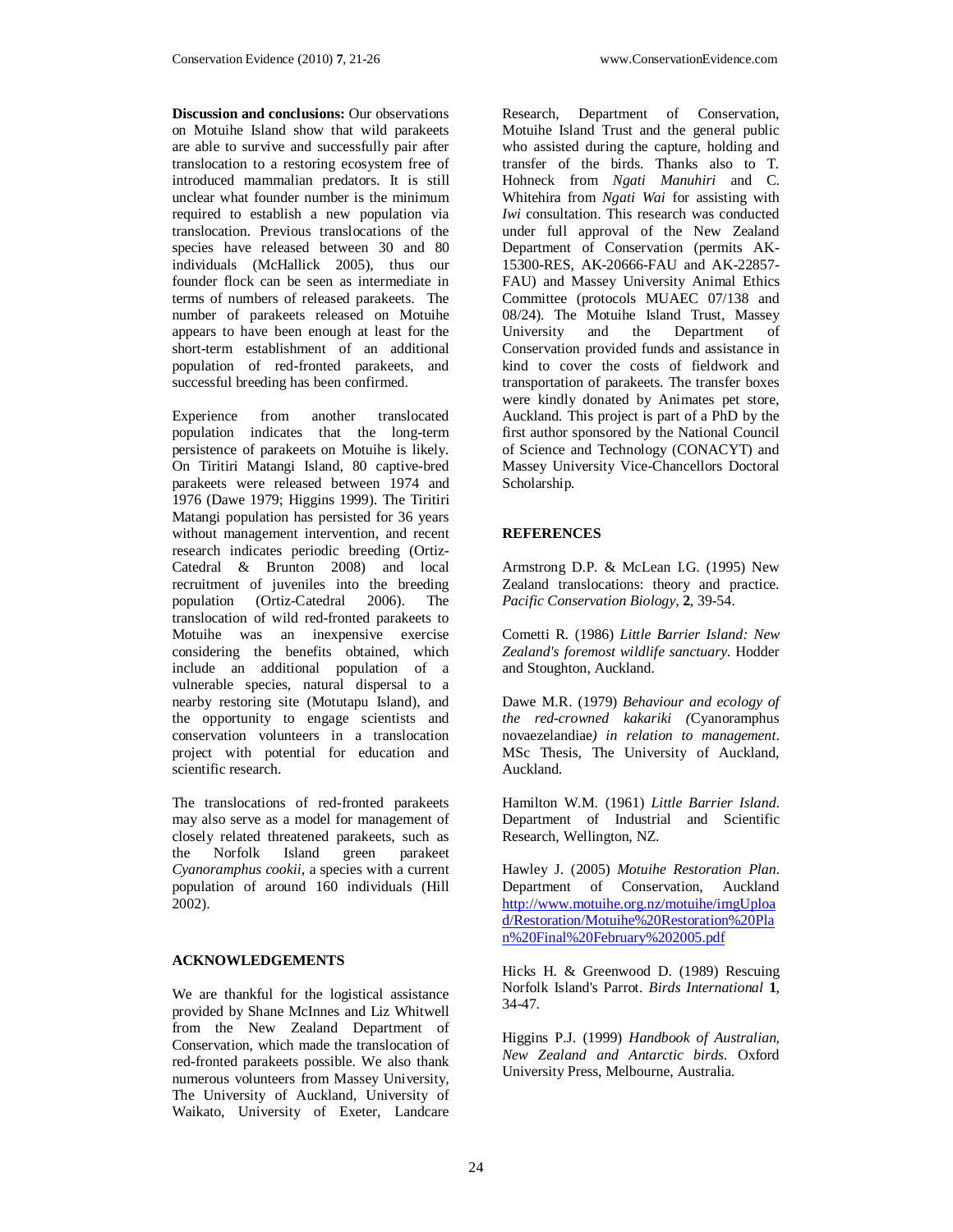Hill R. (2002) Recovery plan for the Norfolk Island green parrot *Cyanoramphus novaezelandiae cookii*. Natural Heritage Trust, Canberra, Australia http://www.environment.gov.au/biodiversity/th reatened/publications/recovery/norfolkgreenparrot/pubs/norfolk-green-parrot.pdf

Juniper A.T. & Parr M. (1998) *Parrots: a guide to the parrots of the world*. Yale University Press, New Haven, USA.

McHalick O. (1999) *Translocation database summary*. Department of Conservation, Wellington http://www.doc.govt.nz/upload/documents/scie nce-and-technical/TSOP14.pdf

Miskelly C.M., Dowding J.E., Elliot G.P., Hitchmough R., Powlesland R.G., Robertson H.A., Sagar P.M., Scofield R.P. & Taylor G. (2008) Conservation status of New Zealand birds, 2008. *Notornis*, **55**, 117-135.

Ortiz-Catedral L. (2006) *Breeding ecology of a translocated population of red-crowned kakariki (*Cyanoramphus novaezelandiae*) on Tiritiri Matangi Island, New Zealand*. MSc. Thesis, Massey University.

Ortiz-Catedral L. & Brunton D.H. (2008) Clutch parameters and reproductive success of a translocated population of red-crowned parakeet (*Cyanoramphus novaezelandiae*). *Australian Journal of Zoology*, **56**, 389-393.

Ortiz-Catedral L. & Brunton D.H. (2009) Nesting sites and nesting success of<br>reintroduced red-crowned parakeets reintroduced red-crowned (*Cyanoramphus novaezelandiae*) on Tiritiri Matangi Island, New Zealand. *New Zealand Journal of Zoology*, **36,** 1-10.

Ortiz-Catedral L., Ismar S.M.H., Baird K., Brunton D.H. & Hauber M.E. (2009a) Recolonization of Raoul Island by Kermadec red-crowned parakeets *Cyanoramphus novaezelandiae cyanurus* after eradication of invasive predators, Kermadec Islands archipelago, New Zealand. *Conservation Evidence*, **6**, 26-30.

Ortiz-Catedral L., Ismar S.M.H., Baird K., Ewen J.G., Hauber M.E. & Brunton D.H. (2009b) No evidence of *Campylobacter*, *Salmonella* or *Yersinia* in free-living populations of the red-crowned parakeet (*Cyanoramphus novaezelandiae*). *New Zealand Journal of Zoology*, **36,** 379-383.

Ortiz-Catedral L., Kearvell J.C., Hauber M.E. & Brunton D.H. (2009c). Breeding biology of the critically endangered Malherbe's Parakeet on Maud Island, New Zealand following the release of captive-bred individuals. *Australian Journal of Zoology*, **57**, 433-439.

Ortiz-Catedral L., McInnes K., Hauber M.E. & Brunton D.H. (2009d). First report of beak and feather disease virus (PBFD) in wild Red-<br>fronted Parakeets (Cyanoramphus fronted Parakeets (*Cyanoramphus novaezelandiae*) in New Zealand. *Emu*, **109,** 244-247.

Ortiz-Catedral L, Kearvell J. C., Hauber M. E. & Brunton D. H. (2010). Breeding biology of the critically endangered Malherbe's Parakeet on Maud Island, New Zealand following the release of captive-bred individuals. *Australian Journal of Zoology*, **57**, 433-439.

Parker K.A. & Laurence J. (2008) Translocation of North Island saddleback *Philesturnus rufusater* from Tiritiri Matangi Island to Motuihe Island, New Zealand. *Conservation Evidence*, **5**, 47-50.

Rasch G., Boyd S. & Clegg S. (1996) Stitchbird (hihi), *Notiomystis cincta* recovery plan. Department of Conservation, Department of Conservation, Wellington, NZ.

Robertson C.J.R., Hyvonen P., Fraser M.J. & Pickard C.R. (2007) *Atlas of bird distribution in New Zealand*. Ornithological Society of New Zealand, Wellington.

Sagar P.M. (1988) Some characteristics of redcrowned parakeets on the Poor Knights Islands. *Notornis*, **35**, 1-8.

Saunders A. & Norton D.A. (2001) Ecological restoration at Mainland Islands in New Zealand. *Biological Conservation*, **99**, 109- 119.

Sekercioglu C., Daily G.C. & Ehrlich P. (2004) Ecosystem consequences of bird declines. *Proceedings of the National Academy of Sciences*, **101**, 18042-18047.

Taylor R. H. (1979) How the Macquarie Island parakeet became extinct. *New Zealand Journal of Ecology* **2**, 42-45.

Veitch C.R. (2002) Eradication of Norway rats (*Rattus norvegicus*) and house mouse (*Mus musculus*) from Motuihe Island, New Zealand. In: *Turning the tide: the eradication of invasive species* (Veitch C.R. & Clout M.